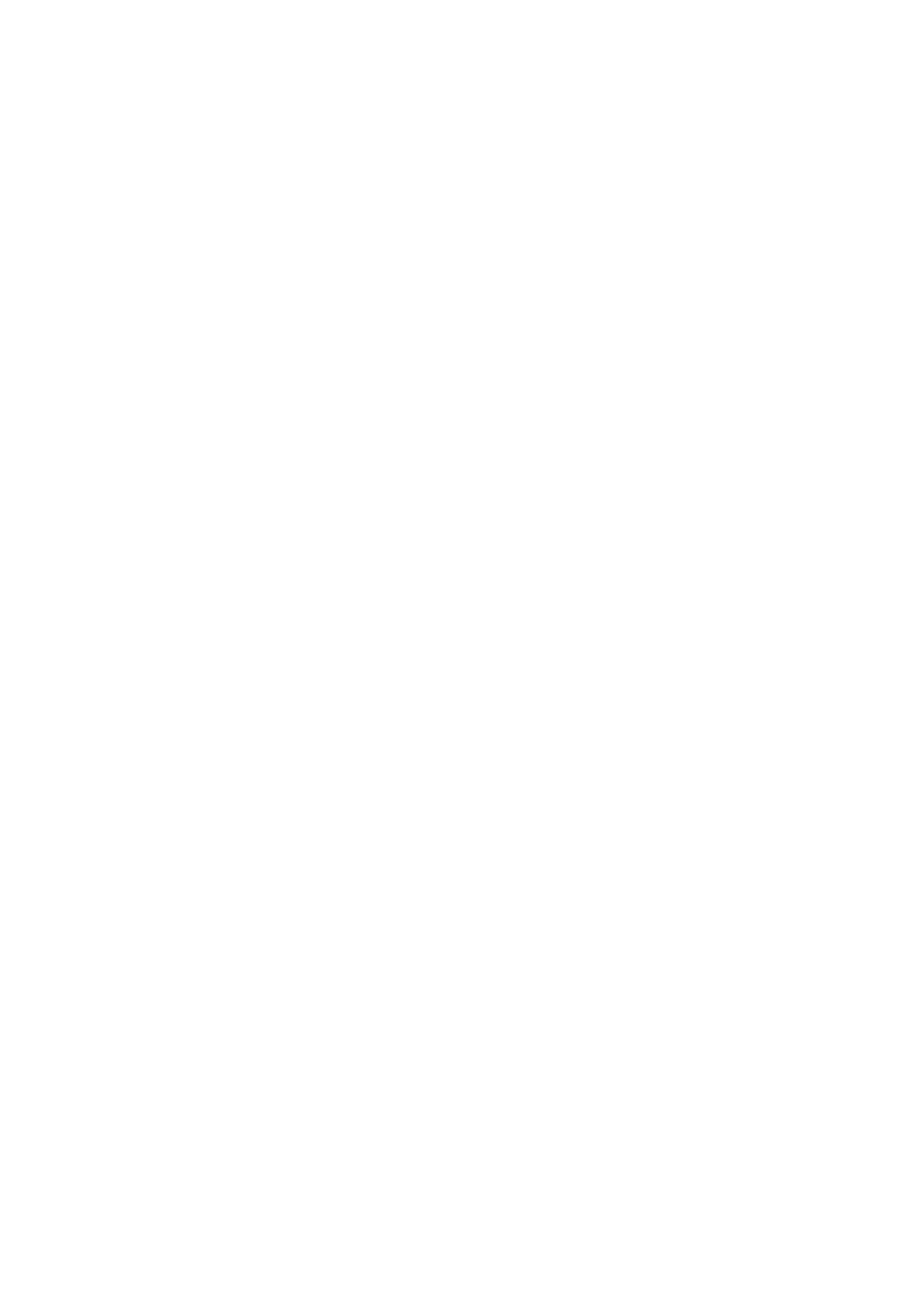**Contents Introduction** – Page 3 a) Background Page 3 b) Guiding Principles Page 3 c) Legal Obligations Page 4 d) Australian Communications and Media Authority Page 4 e) Sector organisations Page 5 Code 1: Our responsibilities in broadcasting to meet our community interest Page 6 Code 2: Principles of diversity and independence Page 7 Code 3: General programming Page 8 Code 4: Indigenous programming Page 9 Code 5: Australian music Page 10 Code 6: Sponsorship Page 10 Code 7: Complaints Page 11 Code 8: Codes of Practice review Page 11 Appendices are available to download separately here:

https://www.cbaa.org.au/resource/community-radio-broadcasting-codes-practice 3 Introduction Background Community broadcasting plays a vital role in Australia as a unique sector operating together with commercial broadcasters and national broadcasters such as the Australian Broadcasting Corporation (ABC) and the Special Broadcasting Service (SBS). The sector actively promotes community access and participation and volunteers are largely responsible for the operations of community broadcasting stations. The stations vary significantly depending on the audience and community interest they serve. These stations include those focusing on particular geographic areas, Indigenous, ethnic, Radio for the Print Handicapped, religious, gay and lesbian, and youth, as a few examples. The Broadcasting Services Act 1992 (the Act) outlines the legal framework for community broadcasting and explains the role the sector plays in delivering diverse media services that reflect a sense of Australian identity, character and cultural diversity. The Community Radio Codes of Practice (the Codes) set out the guiding principles and policies for programming on community broadcasting stations. They also outline the operational standards for stations that hold a community broadcasting licence. The Codes do not replace the licence conditions in the Act; they are complementary and we are legally obliged to follow both the licence conditions and the Codes. Under Section 123 of the Act, industry groups must develop the Codes in consultation with the Australian Communications and Media Authority. The Codes may cover programming requirements, fairness and accuracy in news and current affairs reporting, complaints handling and sponsorship, among other matters. The Codes outline that the sector organisation representing the majority of licensees will be responsible for coordinating a review of the Codes. As such, during 2008 the Community Broadcasting Association of Australia (CBAA) coordinated the review process. NOTE: Appendices attached to the Codes are for guidance only and do not form part of the Codes. Guiding Principles Community broadcasters are united by six guiding principles. We will work to: 1. Promote harmony and diversity and contribute to an inclusive, cohesive and culturallydiverse Australian community 2. Pursue the principles of democracy, access and equity, especially for people and issues not adequately represented in other media 3. Enhance the diversity of programming choices available to the public and present programs that expand the variety of viewpoints broadcast in Australia 4. Demonstrate independence in programming as well as in editorial and management decisions 5. Support and develop local arts and music 6. Increase community involvement in broadcasting. Throughout the Codes, community broadcasting licensees are referred to as 'we' or 'our'. The terms are legally binding. 4 Legal obligations Each community broadcasting station has legal obligations that relate to programming and station operations. The Broadcasting Services Act 1992 (the Act) outlines a number of licence conditions and some program standards that apply to all stations. Key provisions in the Act require community broadcasters to: • provide community broadcasting services for the benefit of the community and not operate them to make a profit, • continue to represent the community interest that it represented when the licence was allocated or last renewed, although a licensee can apply to change that community interest at renewal, • encourage community access and participation in all aspects of station operations, from programming to management, and • only broadcast sponsorship announcements, rather than advertising, which total no more than five minutes in any hour of broadcasting. Australian Communications and Media Authority (ACMA) The broadcasting regulator, the Australian Communications and Media Authority (ACMA), is responsible for ensuring that community broadcasting stations meet the licence conditions in the Act and requirements outlined in the Codes. Some other key responsibilities of ACMA are to: • Promote a system whereby broadcasters take responsibility for making sure they meet the licence conditions and the requirements in the Codes, • Make sure that electronic media maintain community standards, • Manage spectrum allocation and make sure that a range of media services is provided in all areas, • Administer the licence allocations and renewals process, including for temporary community broadcasting licences. ACMA investigates complaints made on issues relating to licence conditions or the Codes. The complaints procedure is detailed in Code 7. The order in which complaints are dealt with is outlined in the following table: Type of complaint: Steps in handling complaint A station's choice of programming Station's responsibility according to its policies and procedures under Code 2 or 3. Disputes among station volunteers and members Station's responsibility according to its policies and procedures under Code 1. Sector organisations may be able to provide some assistance. Internal conflict resolution Station's responsibility according to its policies and procedures under Code 1. Sector organisations may be able to provide some assistance. Internal management or constitution matters Consult the State or Territory Office of Fair Trading or Consumer Affairs Department. Sector organisations may be able to provide some assistance. Defamation claims against station Seek own legal advice. For further information on community broadcasting, see ACMA's website: www.acma.gov.au. 5 Sector organisations Community broadcasting organisations exist to provide support and advice to their members. They include national, state and regionally-based organisations and those focused on special interests or communities. These organisations also work to influence the regulatory environment through lobbying, advocacy and briefing government. None of these sector organisations regulates community broadcasting. They have no legal role to play in monitoring complaints, solving disputes or ensuring that community broadcasters meet their legal obligations. However, collectively they contribute information and ideas to the Codes of Practice review, in consultation with ACMA, and may assist stations to meet their legal obligations.

Codes of Practice Code: 1 Purpose: Our responsibilities in broadcasting to meet our community interest To make sure that community radio stations operate according to the guiding principles and within a framework of sound corporate governance 1.1 Each community radio station will be controlled and operated by an independent body that represents its community interest. 1.2 We will have in place written corporate governance policies and procedures that support management, financial, and technical operations to meet all legal requirements.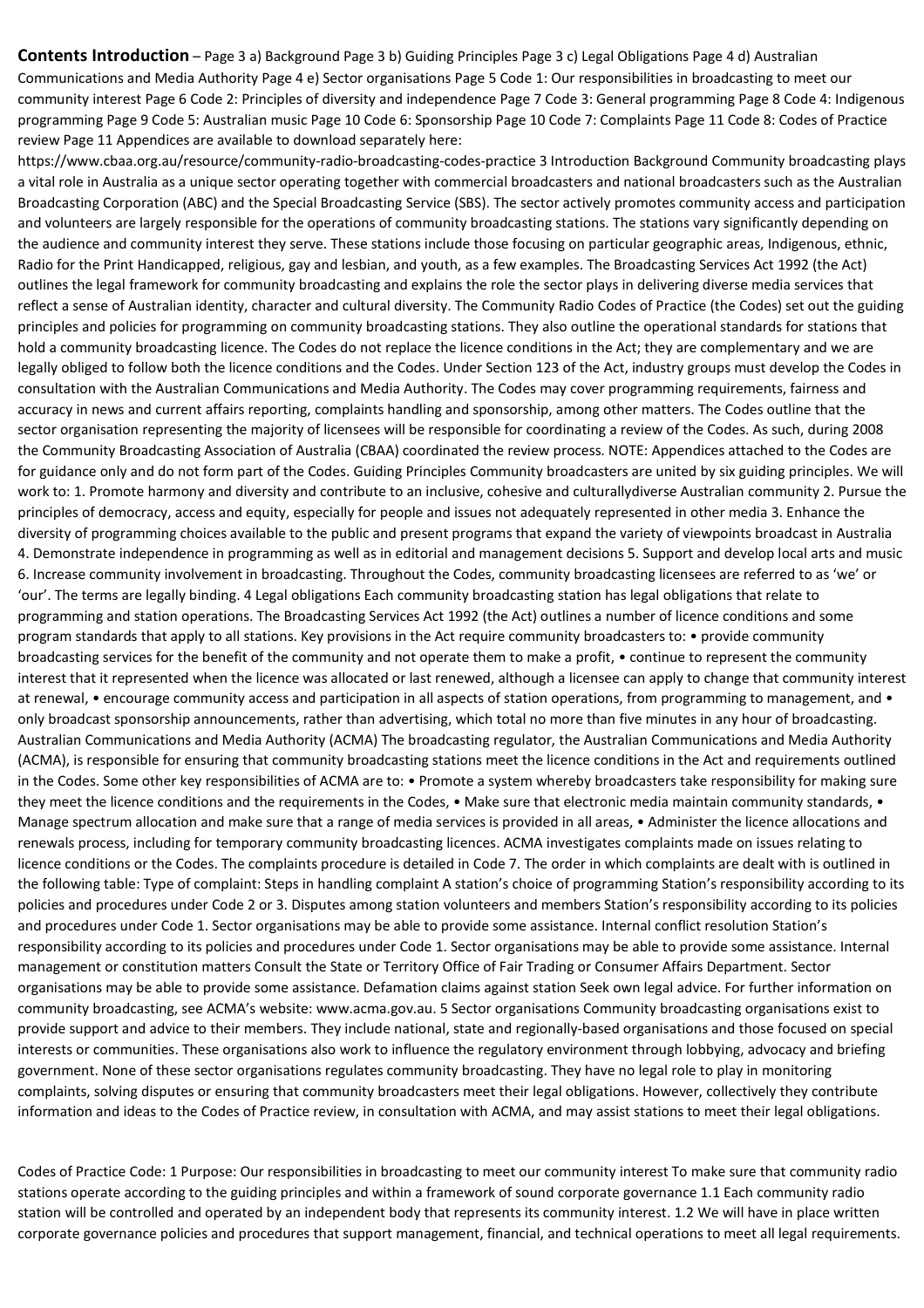1.3 We will have training in place to ensure that everyone is aware of his or her legal obligations and is able to effectively participate in providing the service.. 1.4 We will have written policy documents in place that outline: (a) the principles of financial membership, (b) the rights and responsibilities of financial members within the organisation, and (c) the rights and responsibilities of the organisation to financial members. A register of financial members will also be kept and made available to ACMA on request. 1.5 We will have written policies and procedures in place to effectively deal with internal conflict. 1.6 We will have policies and procedures in place to handle complaints from our members and volunteers. See Code 7: Complaints for more information. 1.7 We will broadcast at least one on-air announcement each week that contains information about the Codes and where listeners can get a copy. A copy of the announcement is to be made available to ACMA on request. References: Appendix 1: Codes of Practice checklist. Appendix 2: Codes of Practice announcement example.

Code: 2 Purpose: Principles of diversity and independence To make sure that community radio stations have written policies and procedures in place that promote diversity and encourage community participation 2.1 Our station will make sure that people in our community who are not adequately served by other media are encouraged and assisted to participate in providing our service. We will have in place policies and procedures to support this commitment. We will document evidence of our efforts to encourage community participation. 2.2 Our policies and procedures will include mechanisms to enable active participation by our community in station management, programming and general operations. 2.3 We will have policy documents in place that outline: (a) the principles of volunteering, (b) the rights and responsibilities of volunteers within the organisation, (c) the rights and responsibilities of the organisation to volunteers, whether they are members or not, and (d) grounds and procedures for the dismissal of volunteers. 2.4 All policy documents will be freely available. 2.5 In all station activities and our behaviour we will oppose and break down prejudice on the basis of ethnicity, race, language, gender, sexuality, age, physical or mental ability, occupation, religious, cultural or political beliefs. References: Appendix 3: Rights and responsibilities of volunteers example. Appendix 4: Procedures for disciplinary action and dismissal of volunteers example.

Code: 3 Purpose: General programming To encourage programming that reflects our community interest and guiding principles 3.1 Our community radio station will not broadcast material that may: (a) incite, encourage, or present for its own sake violence or brutality, (b) mislead or alarm listeners by simulating news or events, (c) present as desirable the use of illegal drugs, the misuse of tobacco or alcohol as well as other harmful substances, and (d) glamorise, sensationalise, or present suicide as a solution to life problems. In particular, broadcast material should not provide explicit details about the method and/or location of a suicide attempt or death. 3.2 We will attempt to avoid censorship where possible. However, in our programming decisions we will consider our community interest, context, degree of explicitness, the possibility of alarming the listener, the potential for distress or shock, prevailing Indigenous laws or community standards and the social importance of the broadcast. 3.3 We will not broadcast material that is likely to stereotype, incite, vilify, or perpetuate hatred against, or attempt to demean any person or group, on the basis of ethnicity, nationality, race, language, gender, sexuality, religion, age, physical or mental ability, occupation, cultural belief or political affiliation. The requirement is not intended to prevent the broadcast of material which is factual, or the expression of genuinely held opinion in a news or current affairs program or in the legitimate context of a humorous, satirical or dramatic work. 3.4 We will have programming practices that protect children from harmful material but will avoid concealing the real world from them. 3.5 We will follow applicable privacy laws by: (a) respecting people's legitimate right to protection from unjustified use of material which is obtained without consent or through an invasion of privacy, (b) only broadcasting the words of an identifiable person where: (i) that person has been told in advance that the words may be broadcast, or (ii) it was clearly indicated at the time the recording was made that the material would be broadcast, or (iii) in the case of words that have been recorded without the knowledge of a person, that person has indicated his/her agreement prior to broadcast 3.6 News, current affairs (including news updates and promotions), documentaries, feature programs and interviews shall: (a) provide access to views not adequately represented by other broadcasting sectors, (b) present factual material accurately and ensure that reasonable efforts are made to correct substantial errors of fact as quickly as possible, (c) clearly distinguish factual material from commentary and analysis, (d) present news in such a way that it does not create public panic or unnecessary distress to listeners, and, (e) represent viewpoints fairly without having a misleading emphasis, editing out of context or withholding relevant and available material. 3.7 Community broadcasters play a vital role in broadcasting emergency information. Community radio stations with the ability to offer emergency broadcasts will: (a) have procedures in place to enable appropriate local emergency broadcasts, (b) liaise with appropriate emergency and essential service organisations, and (c) ensure the accuracy of emergency information. References: Appendix 5: Reporting suicide and mental illness responsibly – resources available.

Code 4: Purpose:

Indigenous programming and coverage

of Indigenous issues

To acknowledge the unique status of Indigenous peoples as the first Australians and to offer a way to demonstrate respect for their cultures and customs. In the Code 'Indigenous Australians' refers to the Aboriginal and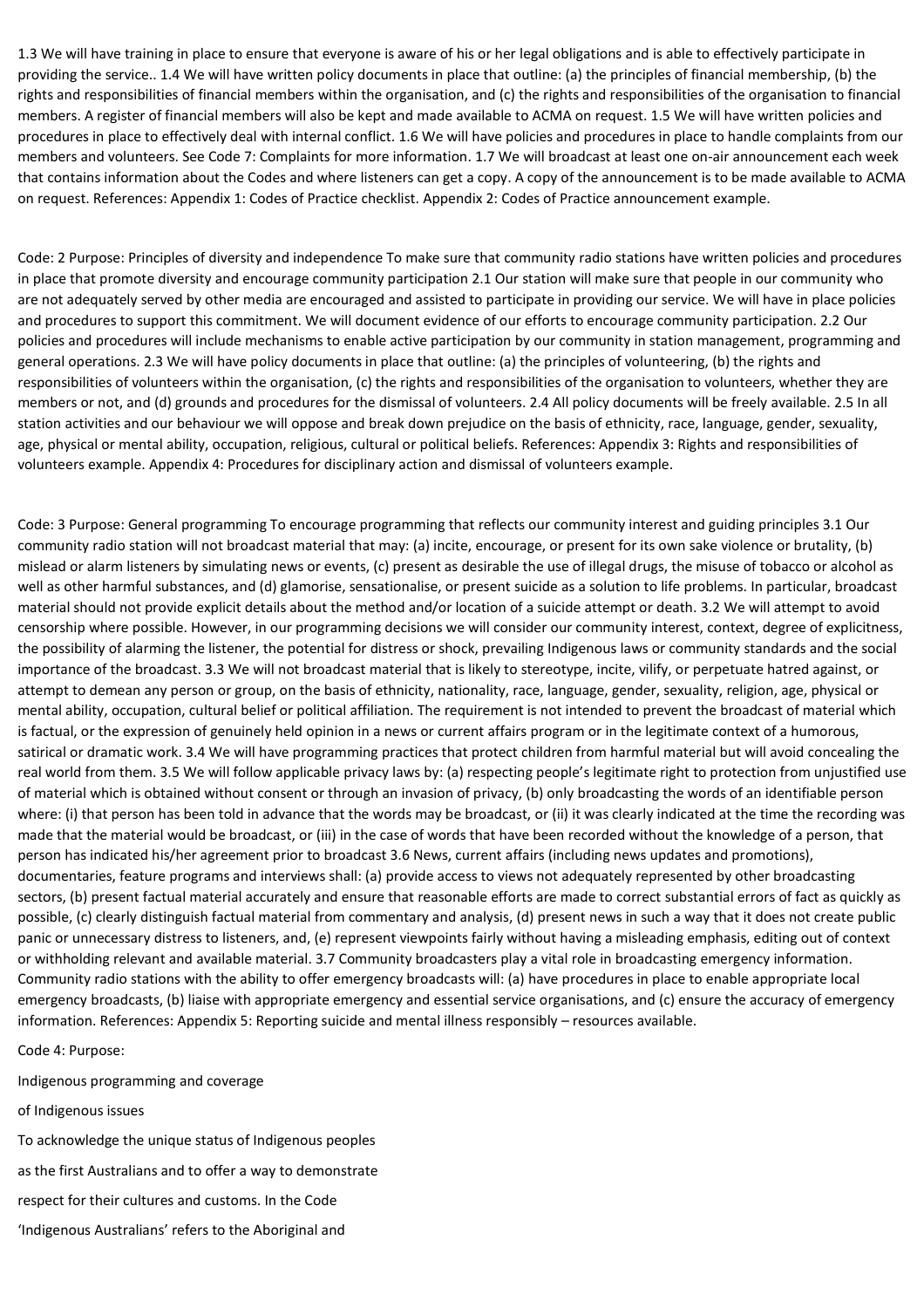Torres Strait Islander peoples of Australia

4.1 We will seek to involve and take advice from Indigenous Australians in the production of programs focusing on Indigenous Australians and issues. Where possible, we will consult the appropriate Indigenous media organisation broadcaster on appropriate forms of communication.

4.2 When reporting on Indigenous peoples and issues, we will take care to verify and observe the

best way to respect culture and customs by:

(a) considering regional differences, that is, be mindful of differences between Indigenous local groups,

(b) using appropriate words and phrases in referring to Indigenous peoples and their regional

groups,

(c) seeking proper advice on how to best respect Indigenous bereavement customs when

reporting on people who are recently deceased, and

(d) using suitable words and phrases when reporting on the social and emotional well-being of

# Indigenous people.

References: For more information on Indigenous cultural protocols for media workers see

# http://www.abc.net.au/indigenous

Code 5: Purpose:

Australian music To reflect the commitment of community radio stations to develop Australian music and provide opportunities for performers to have their work regularly broadcast

5.1 In selecting Australian music for broadcast in each month we will consider our community interest.

5.2 Of all music programming, we will broadcast at least:

- 25 per cent of Australian music, except for ethnic and classical music stations, and
- 10 per cent of Australian music for ethnic and classical music stations.
- Australian music played is calculated as a percentage of all music played over a calendar
- month.
- 5.3 The requirements above do not include music used in sponsorship announcements, programs,
- or station promotions.

References: Appendix 6: Music policy example.

## Code 6: Purpose:

Sponsorship To complement the licence condition in the Act relating to sponsorship announcements

6.1 We will have in place a written sponsorship policy that reflects the licence condition in the Act. This includes:

(a) broadcasting no more than five minutes of sponsorship announcements in one hour, and

(b) tagging each announcement to acknowledge the financial and/or in-kind support of the sponsor.

6.2 Sponsorship will not be a factor in deciding who can access broadcasting time.

6.3 We will ensure editorial decisions affecting the content and style of individual programs are

not influenced by program or station sponsors.

6.4 We will ensure that editorial decisions affecting the content and style of overall station programming are not influenced by program or station sponsors.

6.5 The general programming guidelines in Code 3 also apply to sponsorship announcements.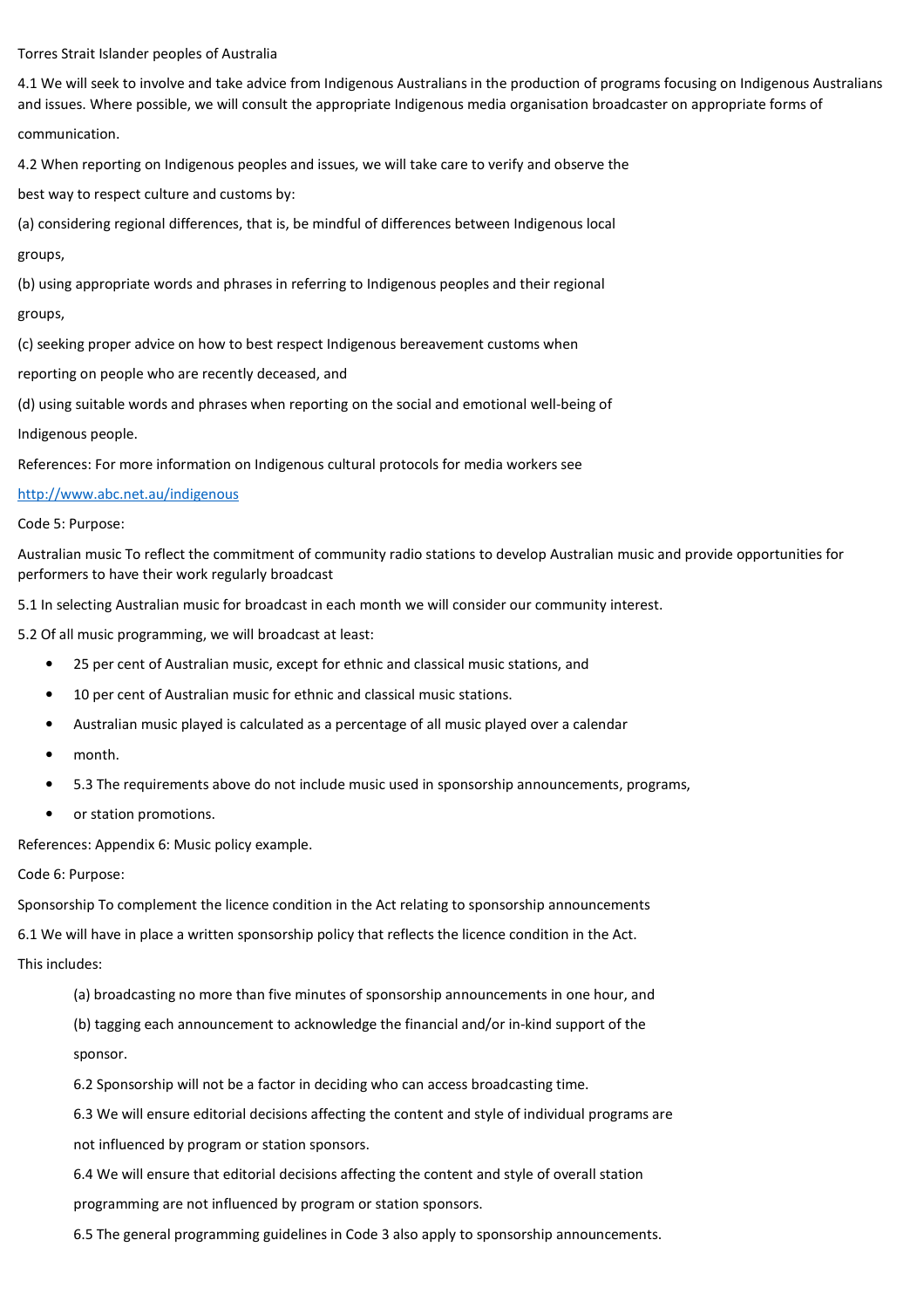### References: Appendix 7: Sponsorship policy example

#### See also ACMA's Community Broadcasting Sponsorship Guidelines 2008 at

# www.acma.gov.au

# Code 7: Purpose:

Complaints To outline our legal requirements relating to complaint

#### handling

7.1 We acknowledge the rights of our listeners, members and volunteers to make complaints in writing about alleged non-compliance with both the licence conditions in the Act and the requirements outlined in the Codes.

7.2 We will make every reasonable effort to resolve complaints, except where a complaint is clearly frivolous, without sufficient grounds or not made in good faith.

7.3 We will ensure that:

(a) complaints will be received by a responsible person in normal office hours and receipt is acknowledged in writing,

(b) complaints will be conscientiously considered, investigated if necessary, and responded to substantively as soon as possible,

(c) complaints will be responded to in writing within 60 days of receipt, as required by the Act, and the response will include a copy of the Codes, and

(d) complainants are advised in writing that they have the right to refer their complaint about

a Code matter to ACMA provided they have first:

(i) formally lodged their complaint with the licensee in writing, and

(ii) received a substantive response from the licensee and are dissatisfied with this

response, or have not received a response from the licensee within 60 days after making the complaint.

A written complaint or response can be a letter, fax, or email.

7.4 A responsible person of the licensee will maintain a record of complaints and responses for at

least two years from the date of the complaint.

7.5 The record of complaints and responses will be made available to ACMA on request.

References: Appendix 8: Complaints policy example

See also ACMA's Complaints about programs: How to make a complaint about radio

and television programs brochure at www.acma.gov.au

Code 8: Purpose:

Codes of Practice review To ensure that the Codes continue to reflect changing

community standards and remain relevant in the

#### contemporary media environment

8.1 The community radio sector, as coordinated by the sector organisation representing the

majority of licensees, will review the Community Radio Codes of Practice every three to five

years in consultation with other sector organisations.

8.2 Before any changes are made to the Codes, the sector, as represented by the sector organisation representing the majority of licensees, will consult with other sector organisations